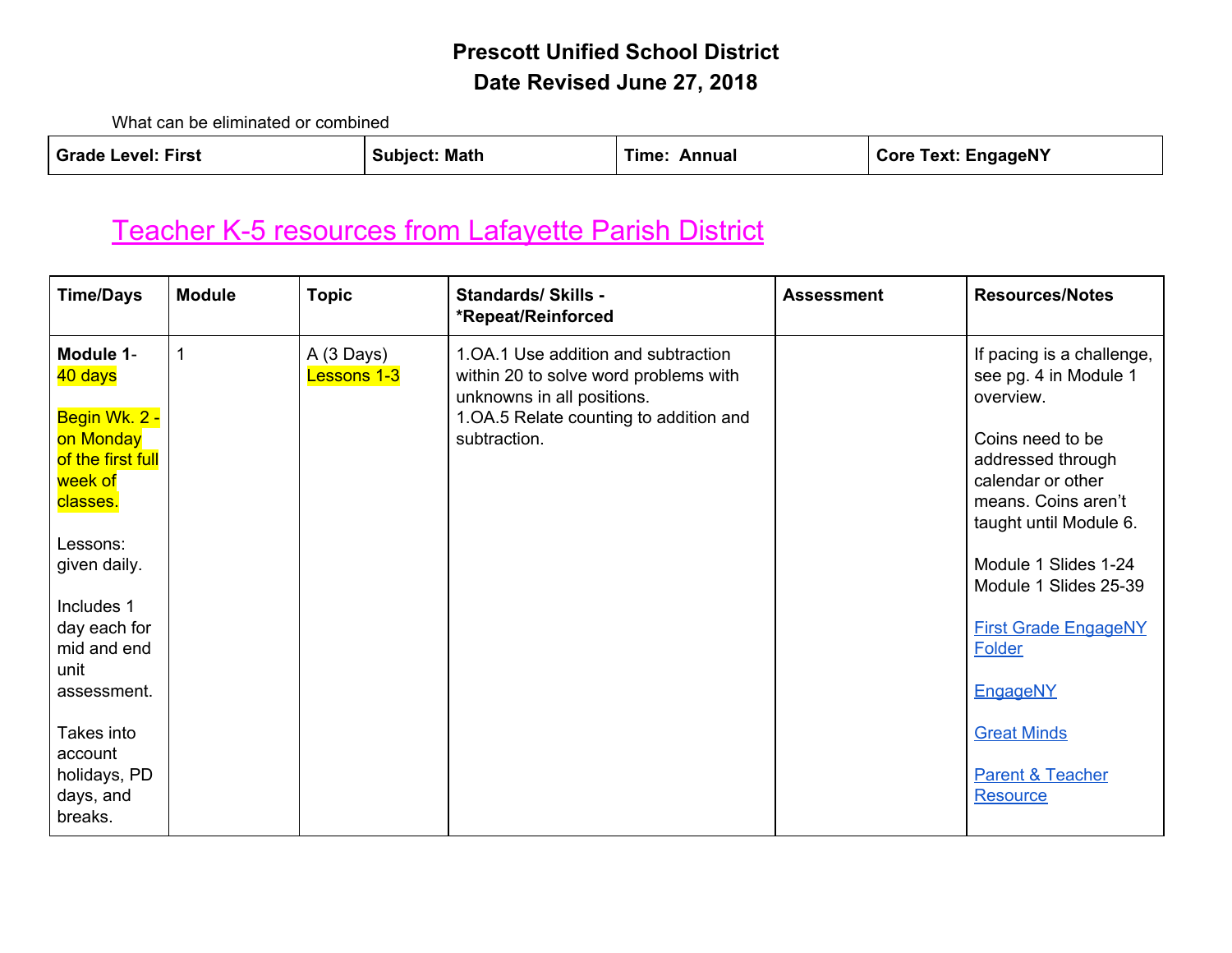|              |                                    |                                                                                                                                                                                                                                                                       | <b>Digital Rekenrek</b><br><b>Free Ten Frame</b><br>Placemat - can use this<br>instead of an egg<br>carton for Module 1<br>Topic A<br>Embarc.online<br>https://embarc.online/ |
|--------------|------------------------------------|-----------------------------------------------------------------------------------------------------------------------------------------------------------------------------------------------------------------------------------------------------------------------|-------------------------------------------------------------------------------------------------------------------------------------------------------------------------------|
| 1            | $B(5 \text{ Days})$<br>Lessons 4-8 | $1.0A.1*$<br>$1.0A.5*$<br>1.OA.6 Fluently add and subtract within<br>20.                                                                                                                                                                                              | <b>Fluency practice -use</b><br>this as a supplement or<br>reinforcement for<br>fluency                                                                                       |
| $\mathbf{1}$ | $C(5$ Days)                        | $1.0A.1*$<br>1.0A.6 *                                                                                                                                                                                                                                                 |                                                                                                                                                                               |
| $\mathbf{1}$ | D(3)                               | $1.0A.5*$<br>1.0A.6 *<br>1.0A.8 Determine the unknown whole<br>number in an addition or subtraction<br>equation relating three whole numbers.                                                                                                                         |                                                                                                                                                                               |
| $\mathbf{1}$ | $E(4 \text{ Days})$                | 1.OA.3 Apply properties of operation<br>(commutative and associative properties<br>of addition) as strategies to add and<br>subtract through 20.<br>1.OA.7 Understand meaning of the<br>equal sign & determine if equations<br>involving addition and subtraction are |                                                                                                                                                                               |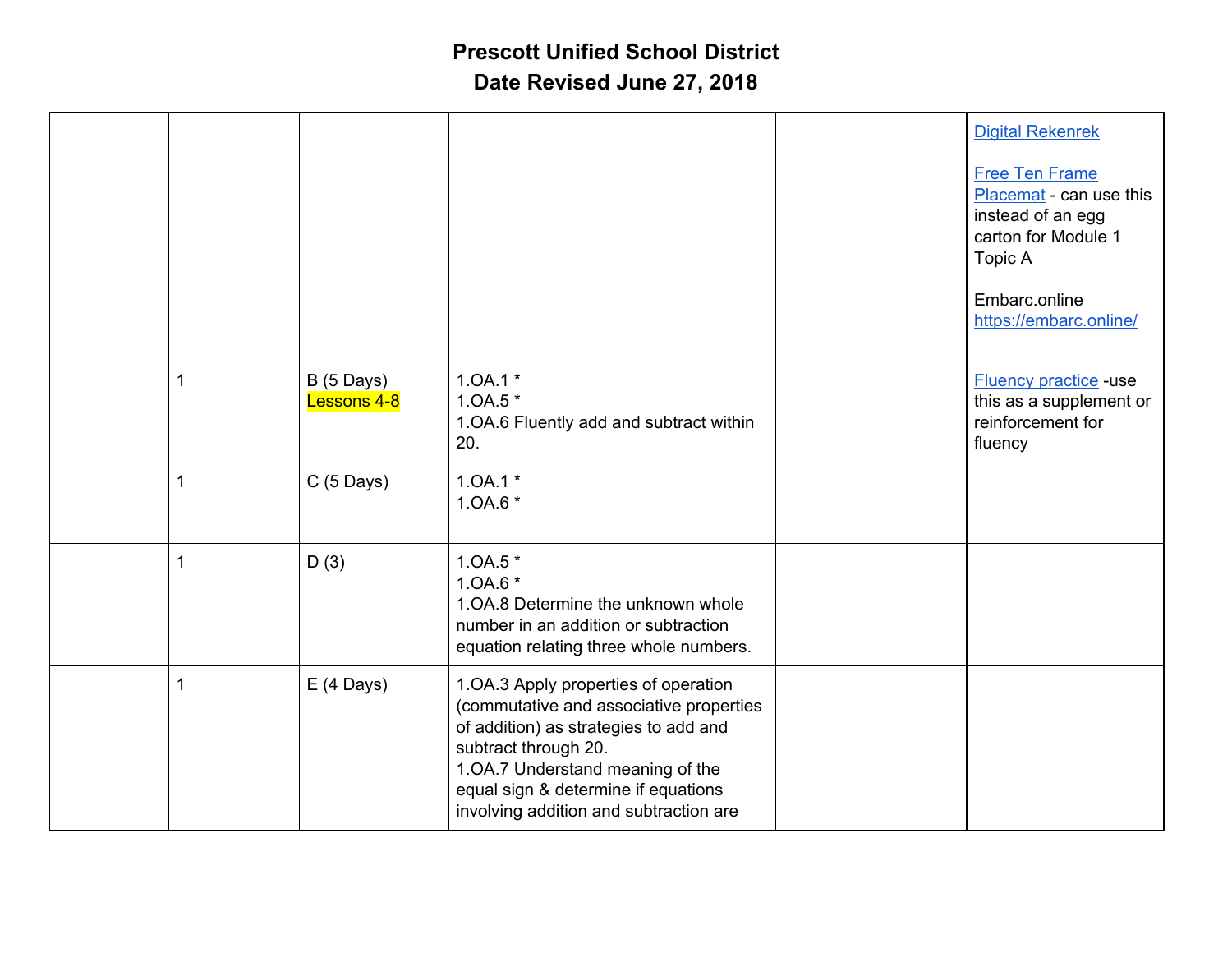|                                                                                                                                                                                                                                                                  |                                                                                  | true or false.          |  |
|------------------------------------------------------------------------------------------------------------------------------------------------------------------------------------------------------------------------------------------------------------------|----------------------------------------------------------------------------------|-------------------------|--|
| Combine<br><b>Lessons 22</b><br>and 23 into<br>one lesson -<br>omitting the<br><b>Lesson 22</b><br><b>Problem Set,</b><br>students<br>create their<br>for $+0$ and $+1$<br>facts. In place<br>of Lesson 23,<br>students<br>create<br>flashcards for<br>+2 facts. | $F(3 \text{ Days})$<br><b>Problem Sets.</b><br>In place of the<br>own flashcards | $1.0A.3*$<br>1.0A.6 $*$ |  |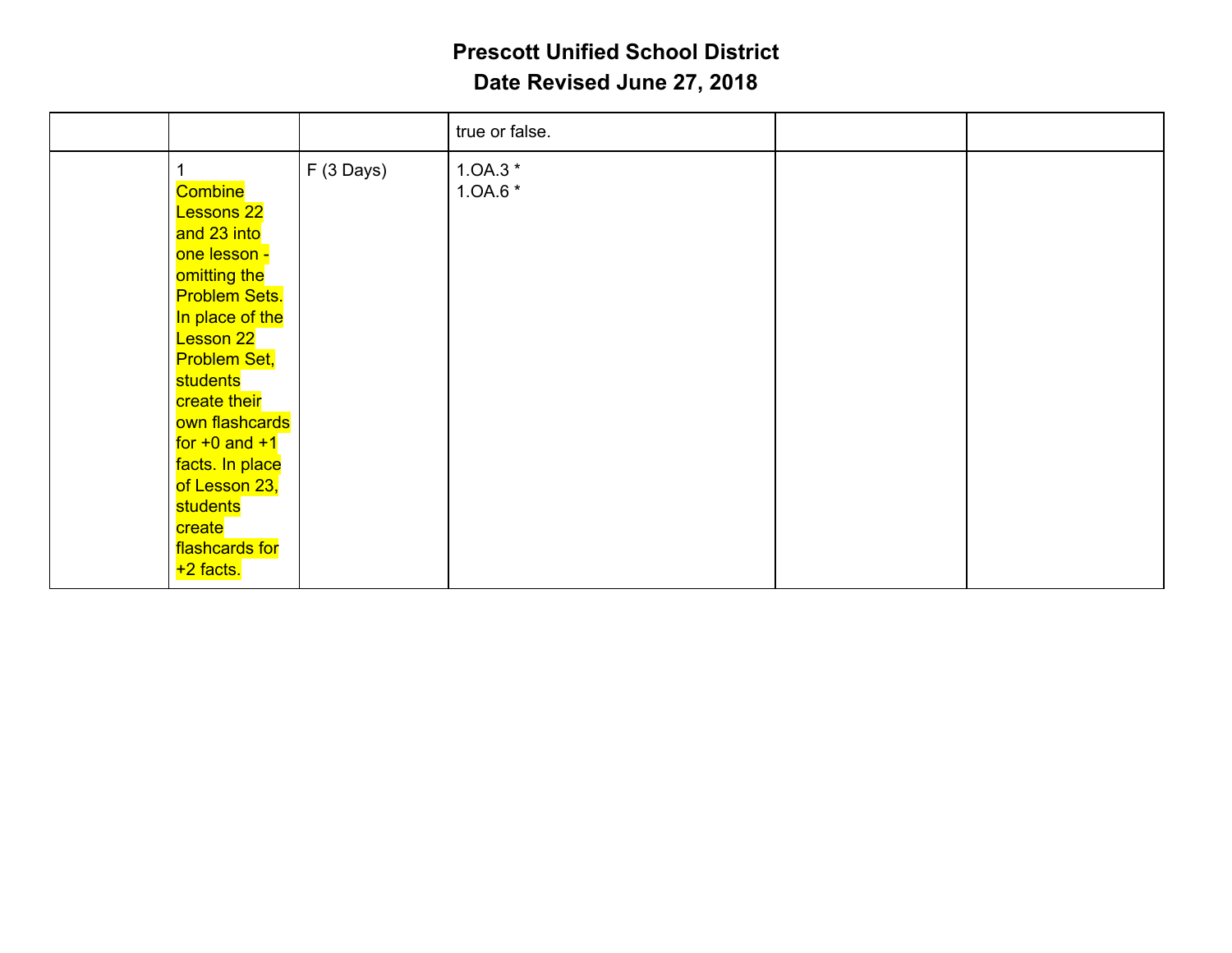| <b>Grade Level: First</b> |               | <b>Subject: Math</b>        | <b>Time: Annual</b> |                                                                                                     | <b>Core Text: EngageNY</b> |                                           |                  |
|---------------------------|---------------|-----------------------------|---------------------|-----------------------------------------------------------------------------------------------------|----------------------------|-------------------------------------------|------------------|
| <b>Time/Days</b>          | <b>Module</b> | <b>Topic</b>                |                     | <b>Standards/ Skills -</b><br>*Repeat/Reinforced                                                    |                            | <b>Assessment</b>                         | <b>Resources</b> |
|                           | $\mathbf 1$   | Mid Module<br>Assessment    |                     | <b>Topics A-F</b>                                                                                   |                            | <b>Mid Module</b><br><b>Assessment</b>    |                  |
|                           | 1             | G (3 Days)                  |                     | $1.0A.1*$<br>$1.0A.5*$<br>1. OA.4 Understand subtraction as an<br>unknown-addend problem within 20. |                            |                                           |                  |
|                           | 1             | $H(5 \text{ Days})$         |                     | $1.0A.1*$<br>$1.0A.4*$<br>$1.0A.5*$<br>$1.0A.8*$                                                    |                            |                                           |                  |
|                           | 1             | $1(5$ Days)                 |                     | $1.0A.4*$<br>$1.0A.5*$<br>1.0A.6 *                                                                  |                            |                                           |                  |
|                           | 1             | J (2 Days)                  |                     | 1.0A.6 *                                                                                            |                            |                                           |                  |
|                           |               | End of Module<br>Assessment |                     | Topics A-J                                                                                          |                            | <b>End of Module</b><br><b>Assessment</b> |                  |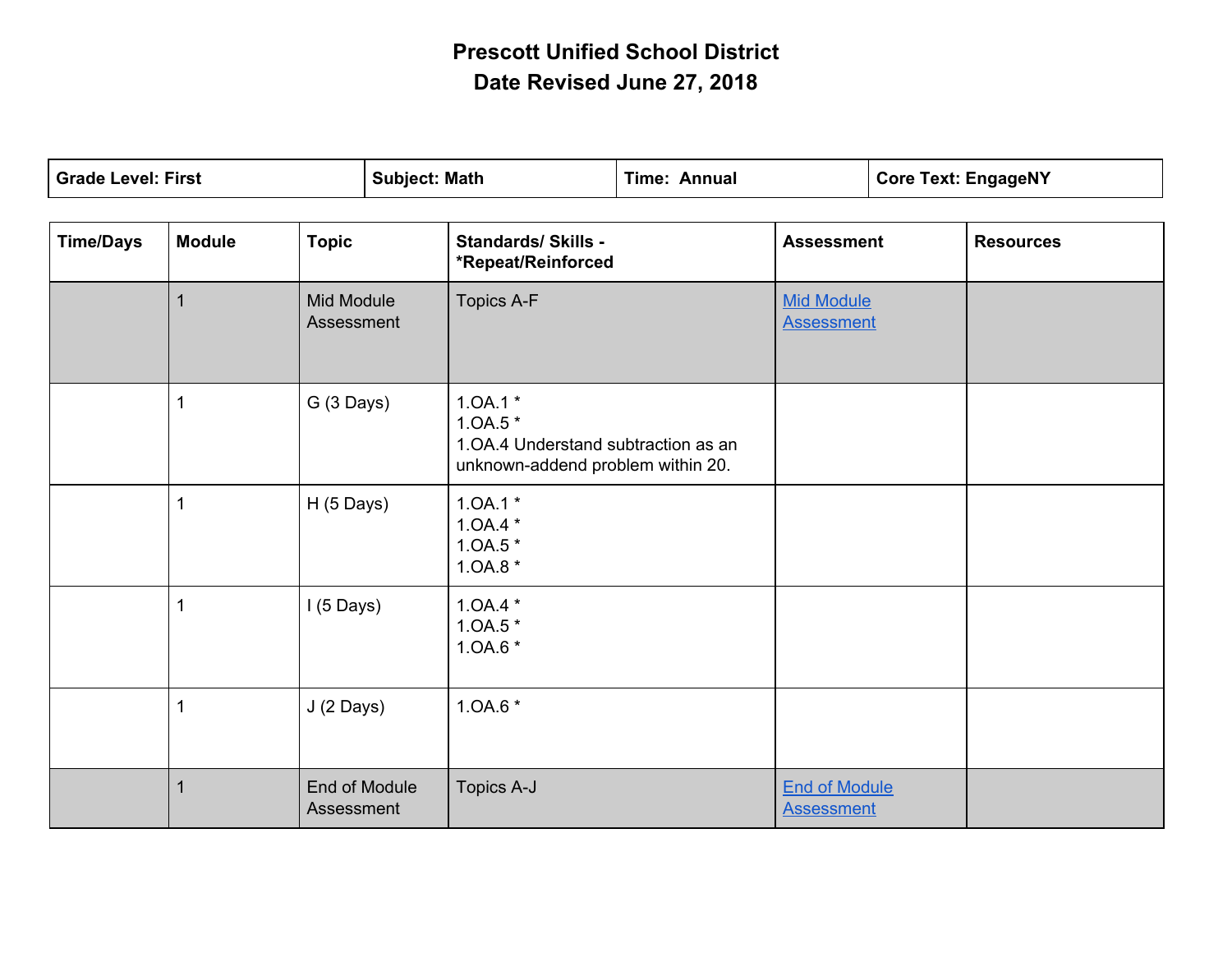| <sup>I</sup> Grade Level: First<br>Math<br>Subiect: | Annua<br>Гіmе: | Core Text: EngageNY |
|-----------------------------------------------------|----------------|---------------------|
|-----------------------------------------------------|----------------|---------------------|

| <b>Time/Days</b>                | <b>Module</b>                 | <b>Topic</b>                     | <b>Standards/ Skills -</b><br>*Repeat/Reinforced                    | <b>Assessment</b> | <b>Resources</b>                |
|---------------------------------|-------------------------------|----------------------------------|---------------------------------------------------------------------|-------------------|---------------------------------|
| Module 2-                       | $\overline{2}$                | A (8 Days)                       | 1.0A.1 Use addition and subtraction                                 |                   | If pacing is a challenge,       |
| 27 days<br><u> Wk. 11 - Wk.</u> | <b>Embed</b><br>conversations | Lessons 1-11<br>(Omit lessons 5, | within 20 to solve word problems with<br>unknowns in all positions. |                   | see pg. 5 Module 2<br>Overview. |
| 17                              | about                         | 9, 11)                           | 1.0A.2 Solve word problems that call for                            |                   |                                 |
| Begin Wk. 11                    | efficiency and                |                                  | addition of three whole numbers whose                               |                   | Module 2 Slides 1-11            |
| - on Monday                     | strategy                      |                                  | sum is less than or equal to 20.                                    |                   |                                 |
| after Fall                      | comparison.                   |                                  | 1.OA.3 Apply properties of operations                               |                   | Module 2 Slides 12-29           |
| break.                          | Thus, omit                    |                                  | (commutative and associative properties                             |                   |                                 |
| Lessons:                        | lessons 5, 9,<br>11.          |                                  | of addition) as strategies to add and<br>subtract through 20.       |                   |                                 |
| given daily.                    |                               |                                  | 1. OA.6 Fluently add and subtract within                            |                   |                                 |
|                                 | It may be                     |                                  | 10.                                                                 |                   |                                 |
| Includes 1                      | useful to                     |                                  |                                                                     |                   |                                 |
| day each for                    | extend                        |                                  |                                                                     |                   |                                 |
| mid and end                     | Lessons 10,                   |                                  |                                                                     |                   |                                 |
| unit<br>assessment.             | 19, 20, or 25<br>to provide   |                                  |                                                                     |                   |                                 |
|                                 | extra practice                |                                  |                                                                     |                   |                                 |
| Takes into                      | as students                   |                                  |                                                                     |                   |                                 |
| account                         | develop their                 |                                  |                                                                     |                   |                                 |
| holidays, PD                    | understanding                 |                                  |                                                                     |                   |                                 |
| days, and                       | of making ten,                |                                  |                                                                     |                   |                                 |
| breaks.                         | taking from                   |                                  |                                                                     |                   |                                 |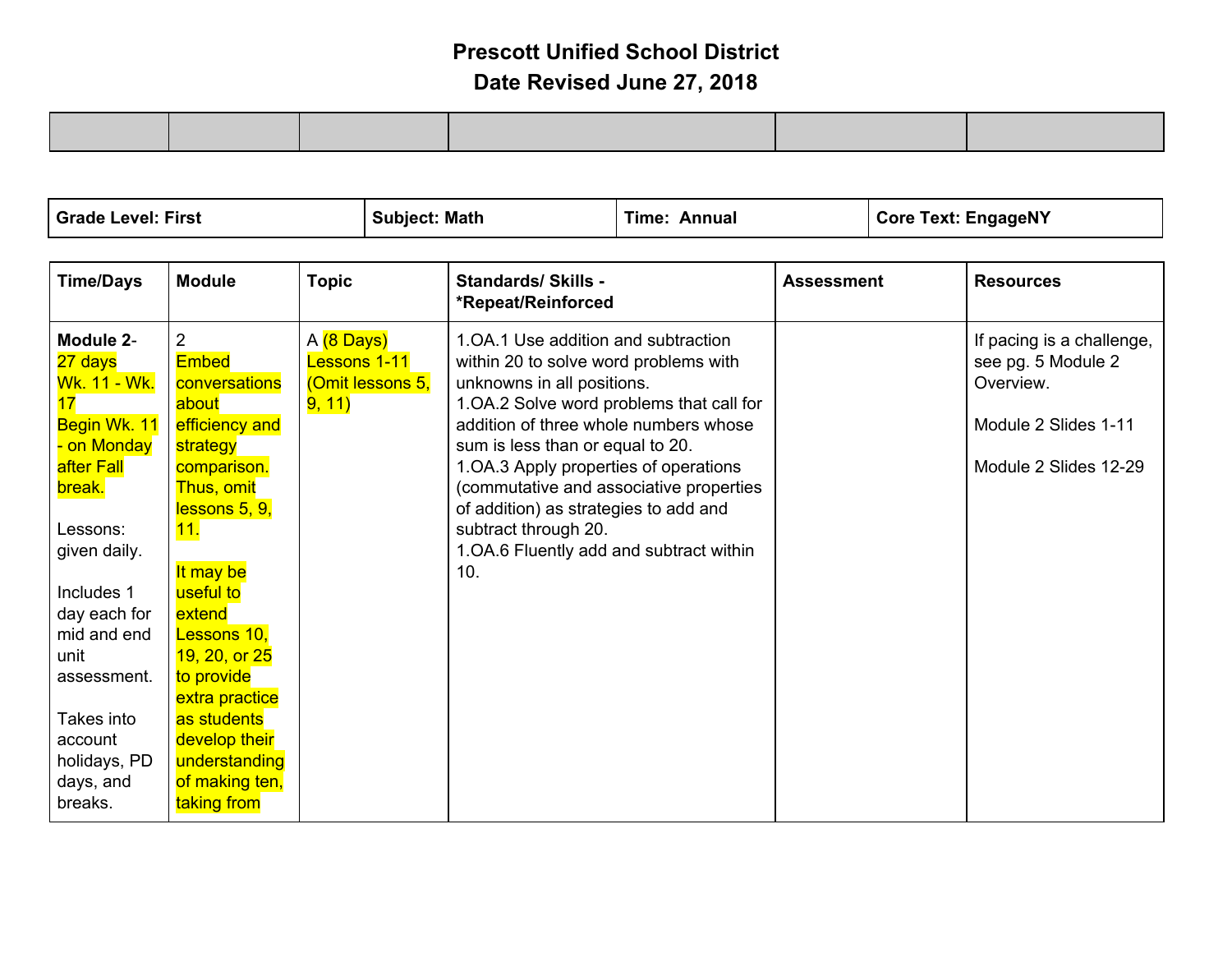|                | ten, and the<br>meaning of the<br>equal sign.                                                                                                                                      |                                                 |                                                                                                                                                                                                                                                                                                                         |                                        |  |
|----------------|------------------------------------------------------------------------------------------------------------------------------------------------------------------------------------|-------------------------------------------------|-------------------------------------------------------------------------------------------------------------------------------------------------------------------------------------------------------------------------------------------------------------------------------------------------------------------------|----------------------------------------|--|
| $\overline{2}$ |                                                                                                                                                                                    | Mid Module<br>Assessment                        | <b>Topic A</b>                                                                                                                                                                                                                                                                                                          | <b>Mid Module</b><br><b>Assessment</b> |  |
| $\overline{2}$ | <b>Embed</b><br>conversations<br>about<br>efficiency and<br>strategy<br>comparison<br>and thus, omit<br>Lesson 21.<br>Lesson 16,<br>consider<br>focusing on<br>the finger<br>work. | B (9 Days)<br>Lessons 12-20<br>(omit lesson 21) | $1.0A.1*$<br>$1.0A.3*$<br>$1.0A.6*$<br>1. OA.4 Understand subtraction as an<br>unknown addend problem within 20.<br>1.0A.5 Relate counting to addition and<br>subtraction.<br>1.OA.7 Understand the meaning of the<br>equal sign and determine if equations<br>involving addition and subtraction are<br>true or false. |                                        |  |
| $\overline{2}$ |                                                                                                                                                                                    | $C(4$ Days)<br>Lessons 22-25                    | $1.0A.1*$<br>$1.0A.4*$<br>$1.0A.5*$<br>1.0A.6 *<br>$1.0A.7*$<br>1. OA.8 Determine the unknown whole<br>number in an addition or subtraction<br>equation relating three whole numbers.                                                                                                                                   |                                        |  |
| $\overline{2}$ |                                                                                                                                                                                    | $D(4$ Days)<br>Lessons 26-29                    | $1.0A.1*$<br>$1.0A.6*$                                                                                                                                                                                                                                                                                                  |                                        |  |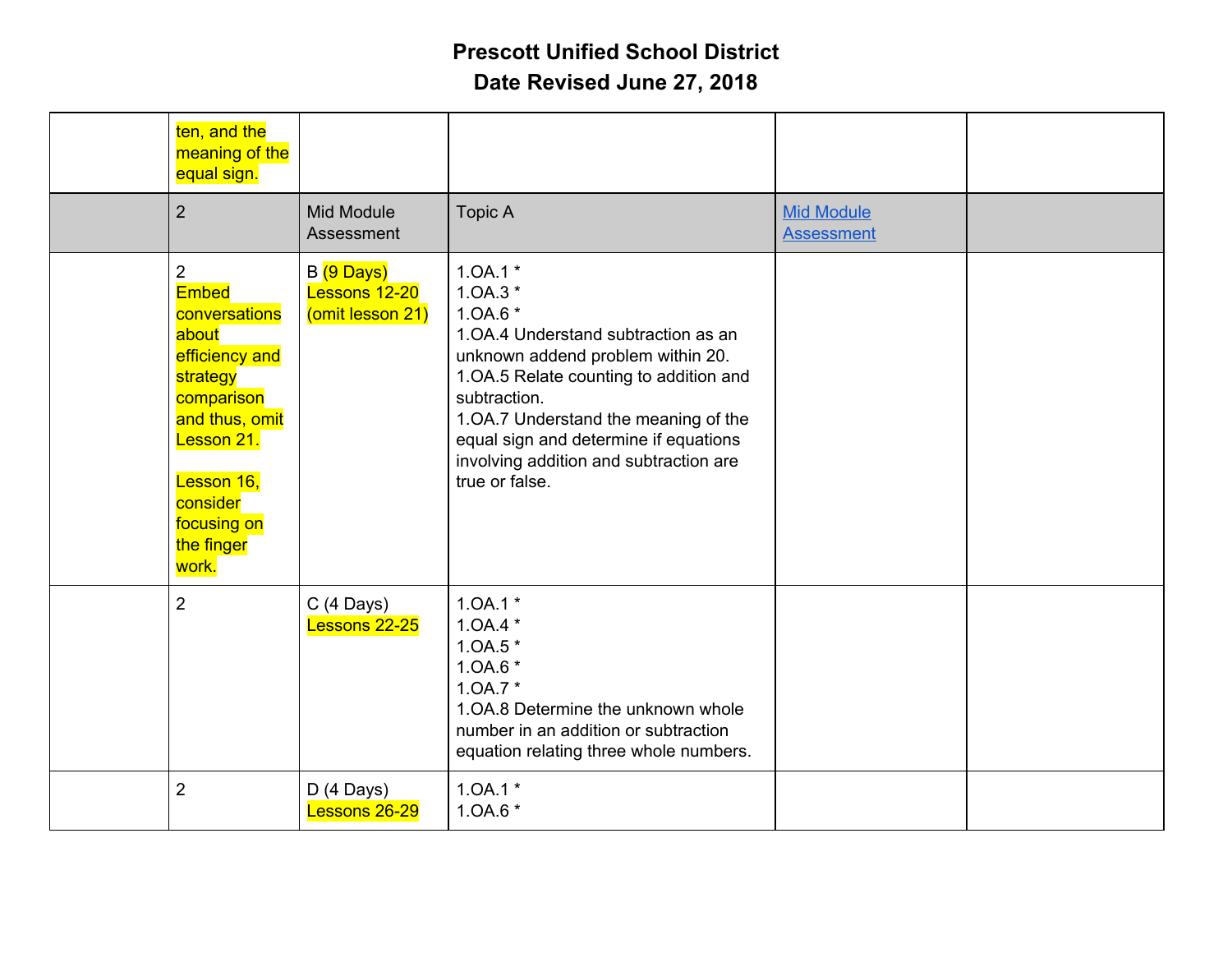|                |                             | 1.NBT.B.2 Understand that the two digits<br>of a two digit number represent groups<br>of tens and ones.<br>a. 10 can be thought of as a group<br>of 10 ones "ten"<br>b. The numbers from 11-19 are<br>composed of a ten and one, two,<br>three, four, five, six, seven, eight,<br>or nine ones.<br>1.NBT.C.5 Given a two digit number<br>mentally find ten more or ten less than<br>the number, without having to count. |                                           |  |
|----------------|-----------------------------|--------------------------------------------------------------------------------------------------------------------------------------------------------------------------------------------------------------------------------------------------------------------------------------------------------------------------------------------------------------------------------------------------------------------------|-------------------------------------------|--|
| $\overline{2}$ | End of Module<br>Assessment | Topics A-D                                                                                                                                                                                                                                                                                                                                                                                                               | <b>End of Module</b><br><b>Assessment</b> |  |

| <b>Time/Days</b>                                                                                                                        | <b>Module</b>                                                                                                   | <b>Topic</b>                              | <b>Standards/Skills -</b><br>*Repeat/Reinforced                                                                      | <b>Assessment</b> | <b>Resources</b>                                                                    |
|-----------------------------------------------------------------------------------------------------------------------------------------|-----------------------------------------------------------------------------------------------------------------|-------------------------------------------|----------------------------------------------------------------------------------------------------------------------|-------------------|-------------------------------------------------------------------------------------|
| Module 3-<br>14 days<br><mark>Wk. 18 -</mark><br><u> Wk.20</u><br>Lessons:<br>given daily.<br>Includes 1<br>day each for<br>mid and end | 3<br>No Mid-<br><b>Module</b><br><b>Assessment</b><br>Lessons $2, 4$ ,<br>6, and 9 are<br>the most<br>essential | $A(3 \text{ Days})$<br><b>Lessons 1-3</b> | 1.MD.A.1 Order three objects by length.<br>Compare the lengths of two objects<br>indirectly by using a third object. |                   | If pacing is a challenge,<br>see pg. 5 for Module 3<br>overview.<br>Module 3 Slides |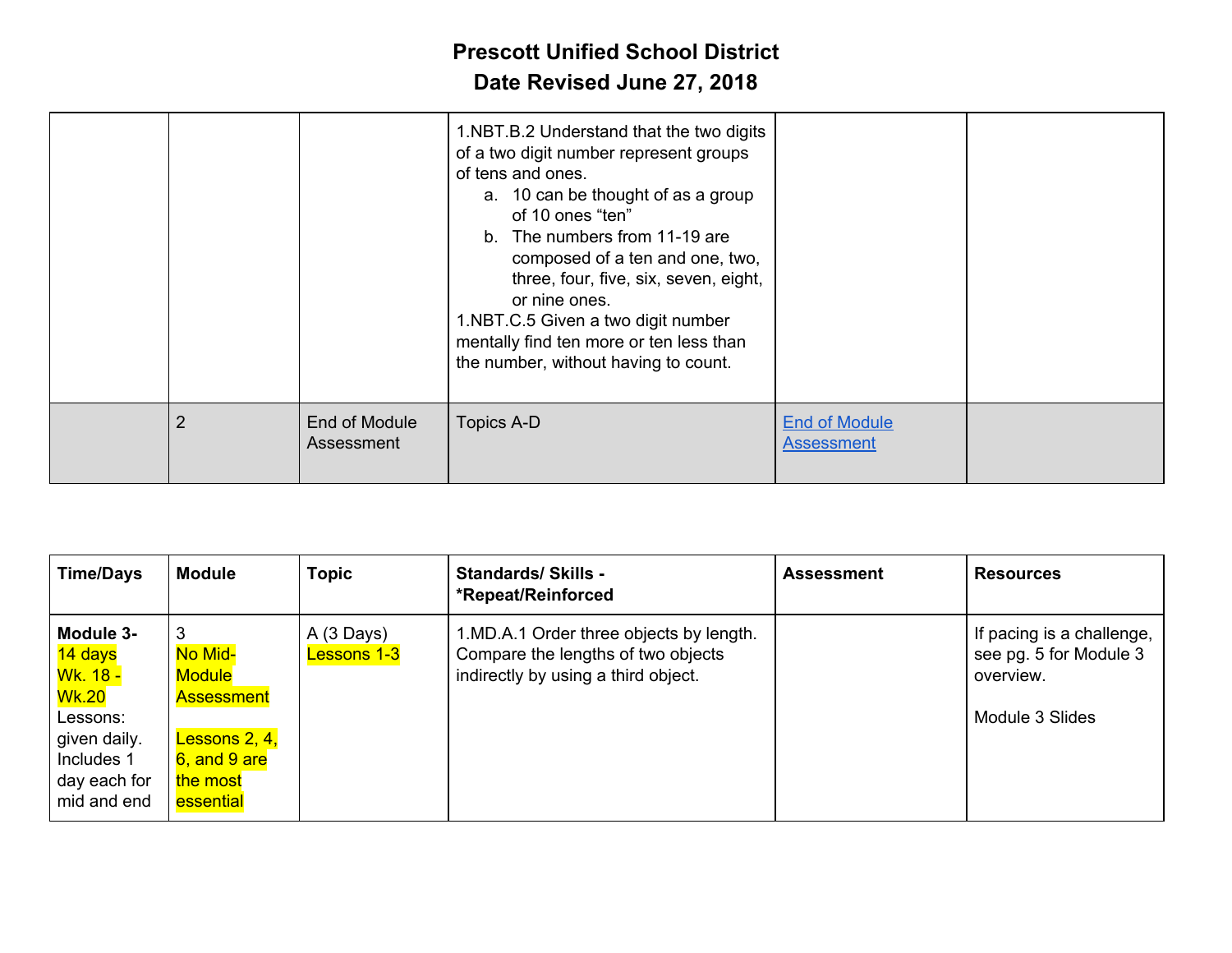| unit<br>assessment.<br>Takes into<br>account<br>holidays, PD<br>days, and<br>breaks. | lessons of<br>Module 3.                                                  |                              |                                                                                                                                                                                                                                                                                                              |                      |  |
|--------------------------------------------------------------------------------------|--------------------------------------------------------------------------|------------------------------|--------------------------------------------------------------------------------------------------------------------------------------------------------------------------------------------------------------------------------------------------------------------------------------------------------------|----------------------|--|
|                                                                                      | $\mathbf{3}$                                                             | B (3 Days)<br>Lessons 4-6    | $1.MD.A.1*$<br>1.MD.A.2 Express the length of an<br>object as a whole number of length<br>units, by laying multiple copies of a<br>shorter object end to end; understand<br>that the length measurement of an<br>object is the number of same size length<br>units that span it with no gaps or<br>overlaps. |                      |  |
|                                                                                      | $\mathbf{3}$                                                             | $C(3$ Days)<br>Lessons 7-9   | 1.OA.1 Use addition and subtraction<br>within 20 to solve word problems with<br>unknowns in all positions.<br>$1.MD.A.2*$                                                                                                                                                                                    |                      |  |
|                                                                                      | 3<br><b>Can move</b><br><b>Topic D to</b><br>another time in<br>the day. | $D(4$ Days)<br>Lessons 10-13 | $1.0A.1*$<br>1.MD.C.4 Organize, represent, and<br>interpret data with up to three<br>categories; ask and answer questions<br>about the total number of data points,<br>how many more or less are in one<br>category than in another.                                                                         |                      |  |
|                                                                                      | 3                                                                        | End of Module                | <b>Topics A-D</b>                                                                                                                                                                                                                                                                                            | <b>End of Module</b> |  |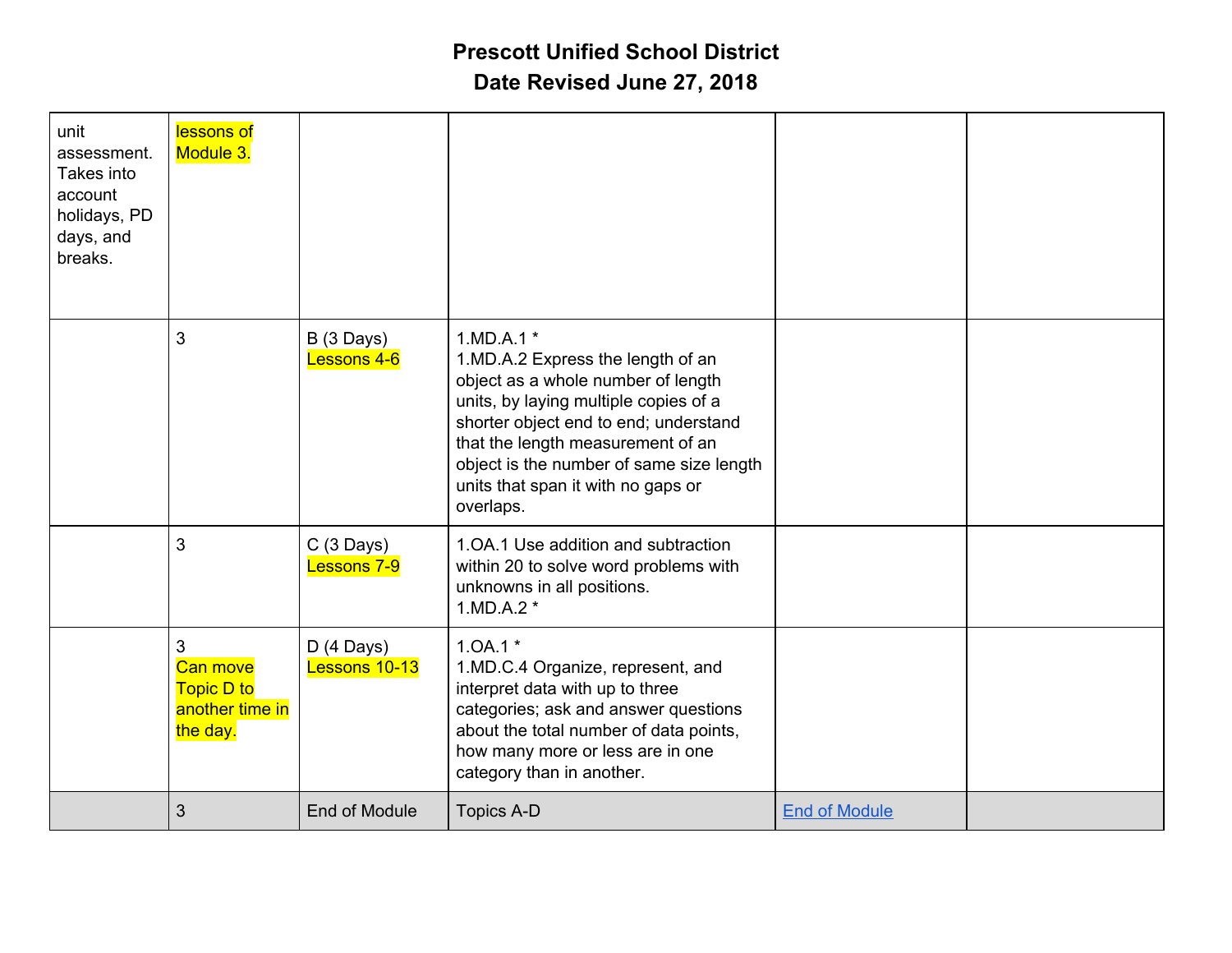| <b>Time/Days</b>                                                                                                                                                                                                                    | <b>Module</b>                                                                                                                                                                                                             | <b>Topic</b>                        | <b>Standards/ Skills -</b><br>*Repeat/Reinforced                                                                                                                                                                                                                                                                                                                                                                                   | <b>Assessment</b> | <b>Resources</b>                                                                                                                                                                                               |
|-------------------------------------------------------------------------------------------------------------------------------------------------------------------------------------------------------------------------------------|---------------------------------------------------------------------------------------------------------------------------------------------------------------------------------------------------------------------------|-------------------------------------|------------------------------------------------------------------------------------------------------------------------------------------------------------------------------------------------------------------------------------------------------------------------------------------------------------------------------------------------------------------------------------------------------------------------------------|-------------------|----------------------------------------------------------------------------------------------------------------------------------------------------------------------------------------------------------------|
| Module 4-<br>31 days<br><b>Wk. 21- Wk.</b><br>$27\,$<br>Lessons:<br>given daily.<br><b>Includes 1</b><br>day each for<br>mid and end<br>unit<br>assessment.<br><b>Takes into</b><br>account<br>holidays, PD<br>days, and<br>breaks. | 4<br>Module 4 is<br>foundational to<br>the Number<br>and<br><b>Operations in</b><br><b>Base Ten</b><br>domain of the<br>Grade 1<br>standards.<br><b>Therefore, it is</b><br>not<br>recommended<br>to omit any<br>lessons. | A (6 Days)<br>Lessons 1-6           | 1.NBT.A.1 Count to 120 by 1's, 2's, and<br>10's starting at any number less than<br>100. In this range, read and write<br>numerals and represent a number of<br>objects with a written numeral.<br>1.NBT.B.2 Understand that the two digits<br>of a two digit number represent groups<br>of tens and ones.<br>1.NBT.C.5 Given a two digit number,<br>mentally find 10 more or 10 less than the<br>number, without having to count. |                   | If pacing is a challenge,<br>see pg. 5 for Module 4<br>overview.<br>Pennies and dimes will<br>be addressed in this<br>module. Other coins<br>are in Module 6.<br>Module 4 Slides 1-12<br>Module 4 Slides 13-29 |
|                                                                                                                                                                                                                                     | 4                                                                                                                                                                                                                         | $B(4 \text{ Days})$<br>Lessons 7-10 | 1.NBT.B.2 *<br>1.NBT.B.3 Compare two two-digit<br>numbers based on meanings of the tens                                                                                                                                                                                                                                                                                                                                            |                   |                                                                                                                                                                                                                |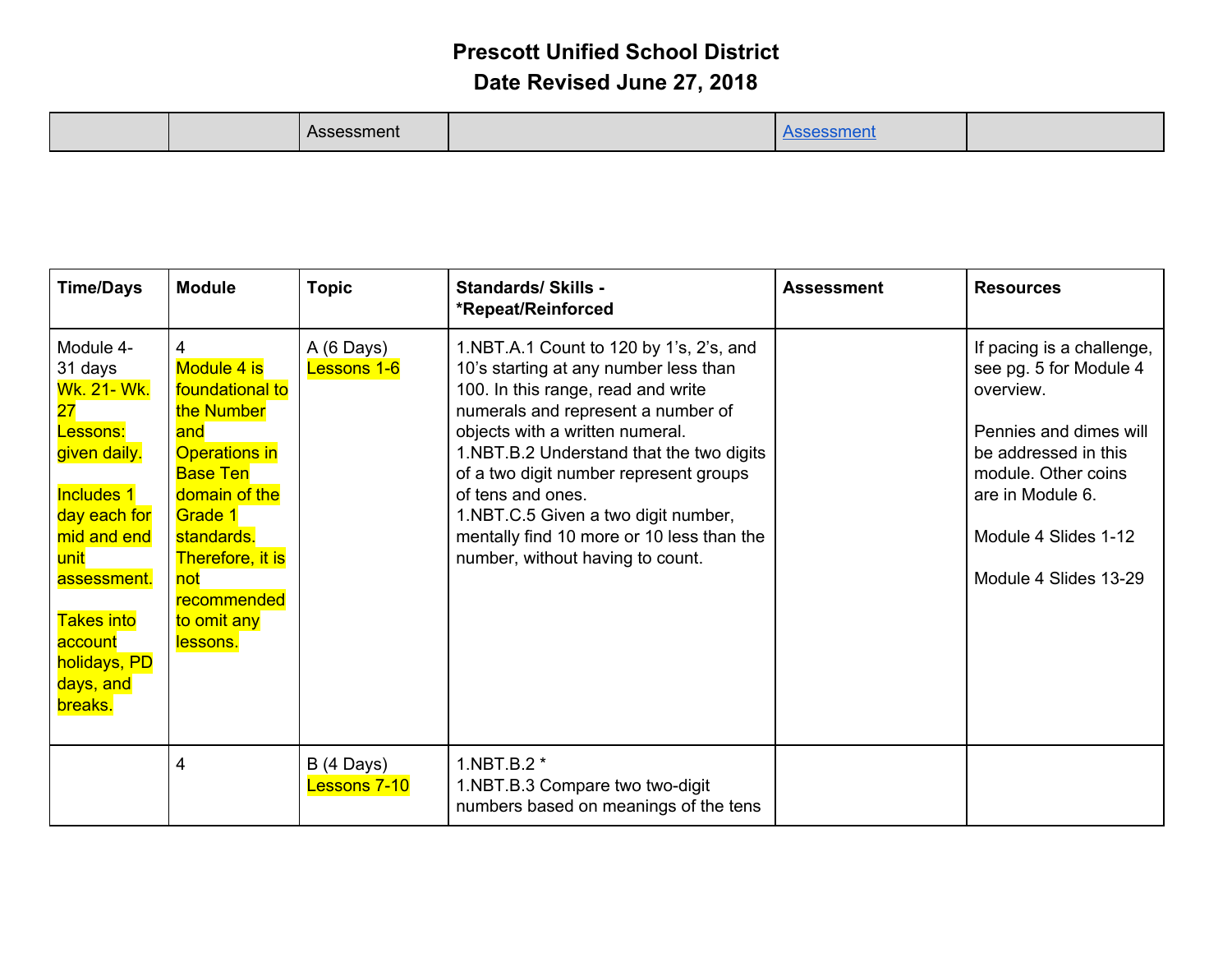|                |                                      | and ones digits, recording the results of<br>comparisons with the symbols $\leq$ , $\geq$ , and<br>$=$ .                                                                                                                                                                                                                                                                                                                                                                                                                                                                    |                                        |  |
|----------------|--------------------------------------|-----------------------------------------------------------------------------------------------------------------------------------------------------------------------------------------------------------------------------------------------------------------------------------------------------------------------------------------------------------------------------------------------------------------------------------------------------------------------------------------------------------------------------------------------------------------------------|----------------------------------------|--|
| 4              | $C(2 \text{ Days})$<br>Lessons 11-12 | 1.NBT.C.4 Demonstrate understanding<br>of addition within 100, connecting<br>objects or drawings to strategies based<br>on place value (including multiples of<br>ten), properties of operations, and/or the<br>relationship between addition and<br>subtraction.<br>1.NBT.C.6 Subtract multiples of 10 in the<br>range of 10-90 (positive or zero<br>differences), using objects or drawing<br>and strategies based on place value,<br>properties of operations, and/or the<br>relationship between addition and<br>subtraction. Relate the strategy to a<br>written form. |                                        |  |
| $\overline{4}$ | <b>Mid Module</b><br>Assessment      | Topics A-C                                                                                                                                                                                                                                                                                                                                                                                                                                                                                                                                                                  | <b>Mid Module</b><br><b>Assessment</b> |  |
| 4              | $D(6 \text{ Days})$<br>Lessons 13-18 | 1.NBT.C.4 *                                                                                                                                                                                                                                                                                                                                                                                                                                                                                                                                                                 |                                        |  |

|  | $E(4 \text{ Days})$<br>Lessons 19-22 | $1.0A.1*$                |  |
|--|--------------------------------------|--------------------------|--|
|  | $F(7 \text{ Days})$<br>Lessons 23-29 | 1.NBT.C.4 *<br>1.NBT.2 * |  |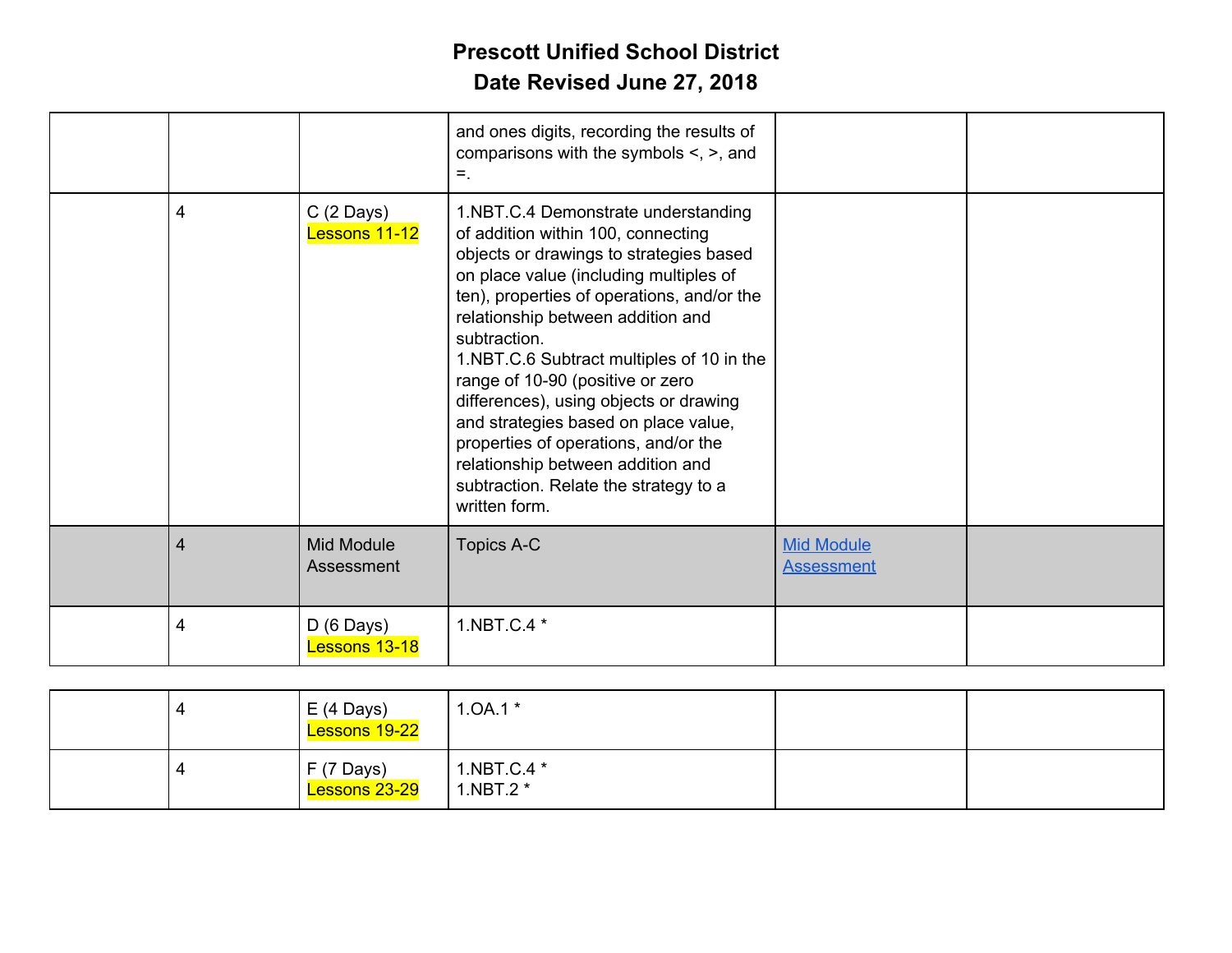|  | End of Module<br>Assessment | Topics A-F | <b>End of Module</b><br>Assessment |  |
|--|-----------------------------|------------|------------------------------------|--|
|  |                             |            |                                    |  |

| <b>Time/Days</b>                                                                                                                                                                                          | <b>Module</b>                                                                                                                                                                                                                 | <b>Topic</b>                       | <b>Standards/ Skills -</b><br>*Repeat/Reinforced                                                                                                                                                                                                         | <b>Assessment</b> | <b>Resources</b>                                                                    |
|-----------------------------------------------------------------------------------------------------------------------------------------------------------------------------------------------------------|-------------------------------------------------------------------------------------------------------------------------------------------------------------------------------------------------------------------------------|------------------------------------|----------------------------------------------------------------------------------------------------------------------------------------------------------------------------------------------------------------------------------------------------------|-------------------|-------------------------------------------------------------------------------------|
| Module 5-<br>14 days<br>Wk. 28-Wk.<br>30<br>Lessons:<br>given daily.<br>Includes 1<br>day each for<br>mid and end<br>unit<br>assessment.<br>Takes into<br>account<br>holidays, PD<br>days, and<br>breaks. | 5<br>Module 5 is<br>foundational to<br>the Geometry<br>domain of the<br>Grade 1<br>standards.<br>Therefore, it is<br>not<br>recommended<br>to omit any<br>lessons.<br>There is no<br>Mid-Module<br>assessment in<br>Module 5. | A (3 Days)<br>Lessons 1-3          | 1.G.A.1 Distinguish between defining<br>attributes (Triangles are closed and<br>three sided) vs non defining attributes (<br>color, orientation, overall size) for two<br>dimensional shapes; build and draw<br>shapes that possess defining attributes. |                   | If pacing is a challenge,<br>see pg. 5 for Module 5<br>overview.<br>Module 5 Slides |
|                                                                                                                                                                                                           | 5                                                                                                                                                                                                                             | $B(3 \text{ Days})$<br>Lessons 4-6 | 1.G.A.2 Compose two dimensional<br>shapes or three dimensional shapes to<br>create a composite shape.                                                                                                                                                    |                   |                                                                                     |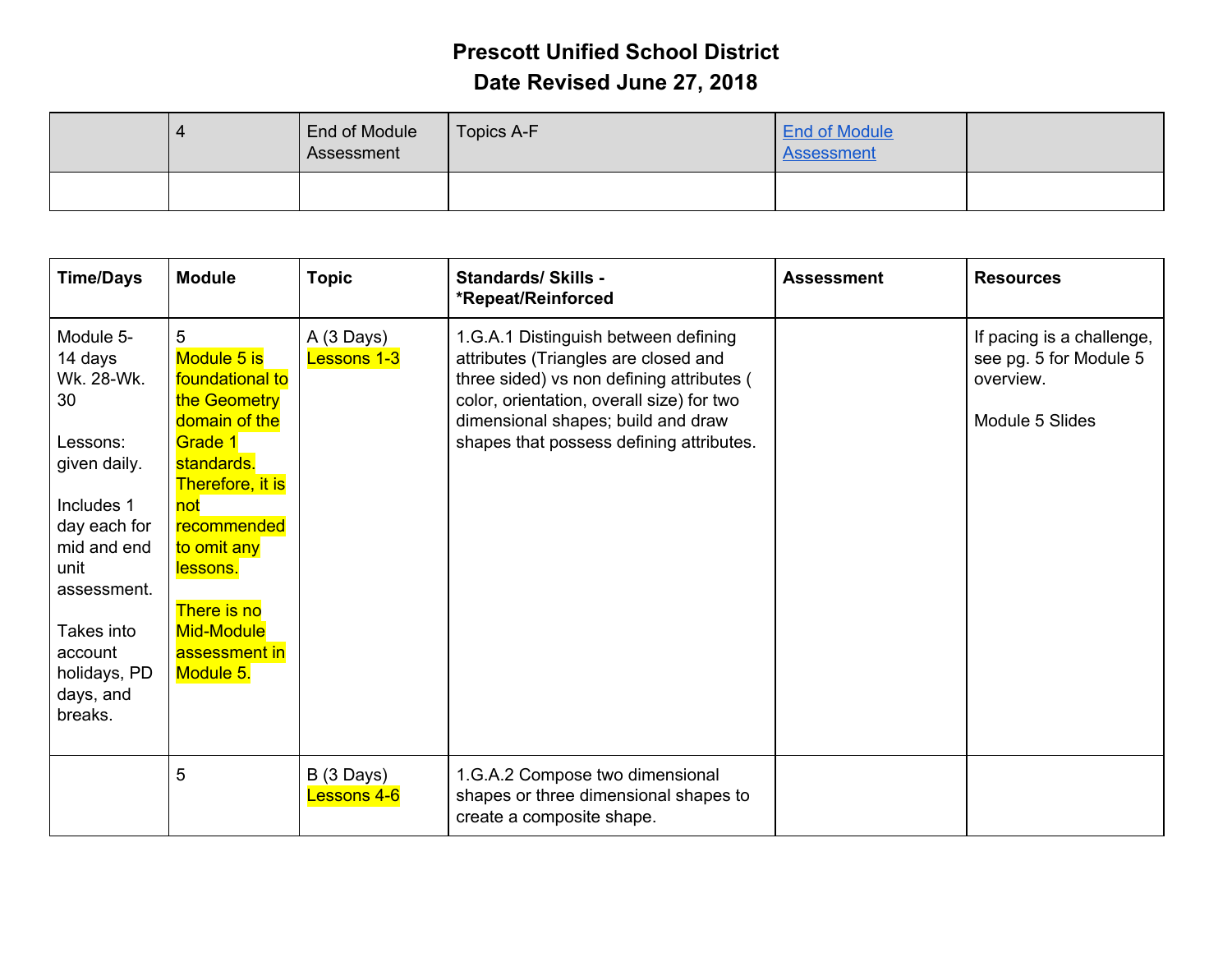| 5 | $C(3 \text{ Days})$<br><b>Lessons 7-9</b> | 1.G.A.3 Partition circles and rectangles<br>into two and four equal shares, describe<br>the shares using the words halves,<br>fourths, and quarters. Describe the<br>whole as two of, or four of the shares.<br>Understand that decomposing into more<br>equal shares creates smaller shares. |                                           |  |
|---|-------------------------------------------|-----------------------------------------------------------------------------------------------------------------------------------------------------------------------------------------------------------------------------------------------------------------------------------------------|-------------------------------------------|--|
| 5 | $D(4 \text{ Days})$<br>Lessons 10-13      | $1.G.A.3*$<br>1.MD.B.3.A Tell and write time in hours<br>and half hours, using analog and digital<br>clocks.                                                                                                                                                                                  |                                           |  |
| 5 | End of Module<br>Assessment               | Topics A-D                                                                                                                                                                                                                                                                                    | <b>End of Module</b><br><b>Assessment</b> |  |

| <b>Time/Days</b>                                                                                 | <b>Module</b> | <b>Topic</b>                     | <b>Standards/Skills -</b><br>*Repeat/Reinforced                                                            | <b>Assessment</b> | <b>Resources</b>                                                                                                               |
|--------------------------------------------------------------------------------------------------|---------------|----------------------------------|------------------------------------------------------------------------------------------------------------|-------------------|--------------------------------------------------------------------------------------------------------------------------------|
| Module 6-<br>31 days<br><b>Wk. 31-Wk.</b><br>37<br>Lessons:<br>given daily.<br><b>Includes 1</b> | 6             | A (2 Days)<br><b>Lessons 1-2</b> | 1.0A.1 Use addition and subtraction<br>within 20 to solve word problems with<br>unknowns in all positions. |                   | Module 6 repeats from<br>Module 4.<br>If pacing is a challenge,<br>see pg. 5 for Module 6<br>overview.<br>Module 6 Slides 1-19 |
| day each for<br>mid and end<br>unit<br>assessment.<br><b>Takes into</b>                          |               |                                  |                                                                                                            |                   | Module 6 Slides 20-27                                                                                                          |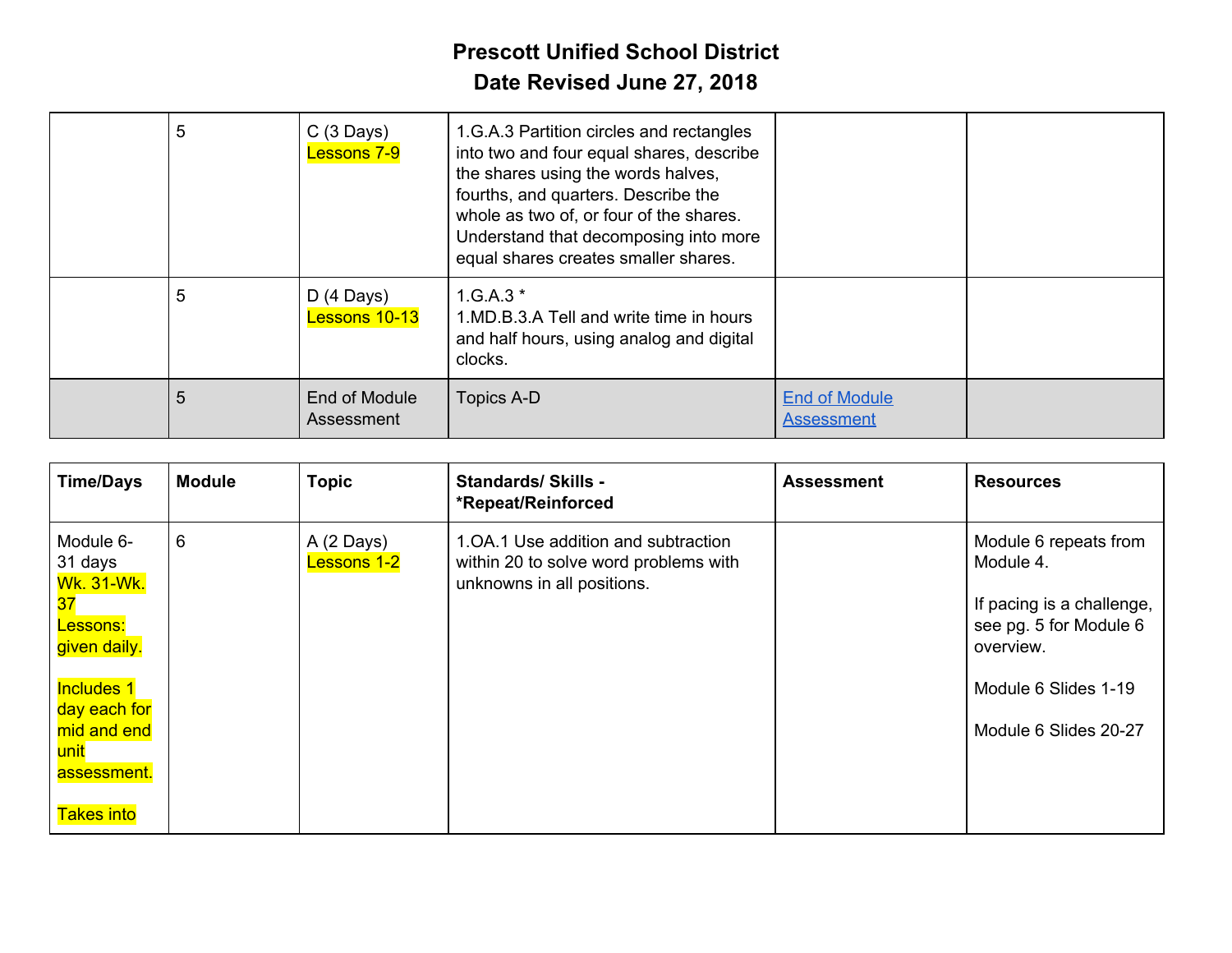| account<br>holidays, PD<br>days, and<br>breaks. |                                                                                         |                                      |                                                                                                                                                                                                                                                                                                                                                                                                                                                                                                                                                                                                                                                                                                                                                                                                                                                         |  |
|-------------------------------------------------|-----------------------------------------------------------------------------------------|--------------------------------------|---------------------------------------------------------------------------------------------------------------------------------------------------------------------------------------------------------------------------------------------------------------------------------------------------------------------------------------------------------------------------------------------------------------------------------------------------------------------------------------------------------------------------------------------------------------------------------------------------------------------------------------------------------------------------------------------------------------------------------------------------------------------------------------------------------------------------------------------------------|--|
|                                                 | $6\phantom{1}$                                                                          | $B(7 \text{ Days})$<br>Lessons 3-9   | 1.NBT.A.1 Count to 120 by 1's, 2's, and<br>10's, starting at any number less than<br>100. In this range, read and write<br>numerals and represent a number of<br>objects with a written numeral.<br>1.NBT.B.2.A Understand that the two<br>digits of a two-digit number represent<br>groups of tens and ones.<br>a. 10 can be thought of as a group<br>of ten ones. Called a ten.<br>c. The numbers 10, 20, 30, 40, 50,<br>60, 70, 80, and, 90 refer to one, two,<br>three, four, five, six, seven, eight, and<br>nine tens (and 0 ones).<br>1.NBT.B.3 Compare two two-digit<br>numbers based on meanings of the tens<br>and ones digits, recording the results of<br>comparisons with the symbols $\leq, \geq,$ and<br>$=$ .<br>1.NBT.C.5 Given a two digit number,<br>mentally find ten more or ten less than<br>the number, without having to count. |  |
|                                                 | 6<br>In Topic C,<br>use each day's<br><b>Exit Ticket to</b><br>determine<br>whether the | $C(8 \text{ Days})$<br>Lessons 10-17 | 1.NBT.C.4 Demonstrate understanding<br>of addition within 100, connecting<br>objects or drawing to strategies based<br>on place value (including multiples of<br>10), properties of operations, and/or the<br>relationship between addition and                                                                                                                                                                                                                                                                                                                                                                                                                                                                                                                                                                                                         |  |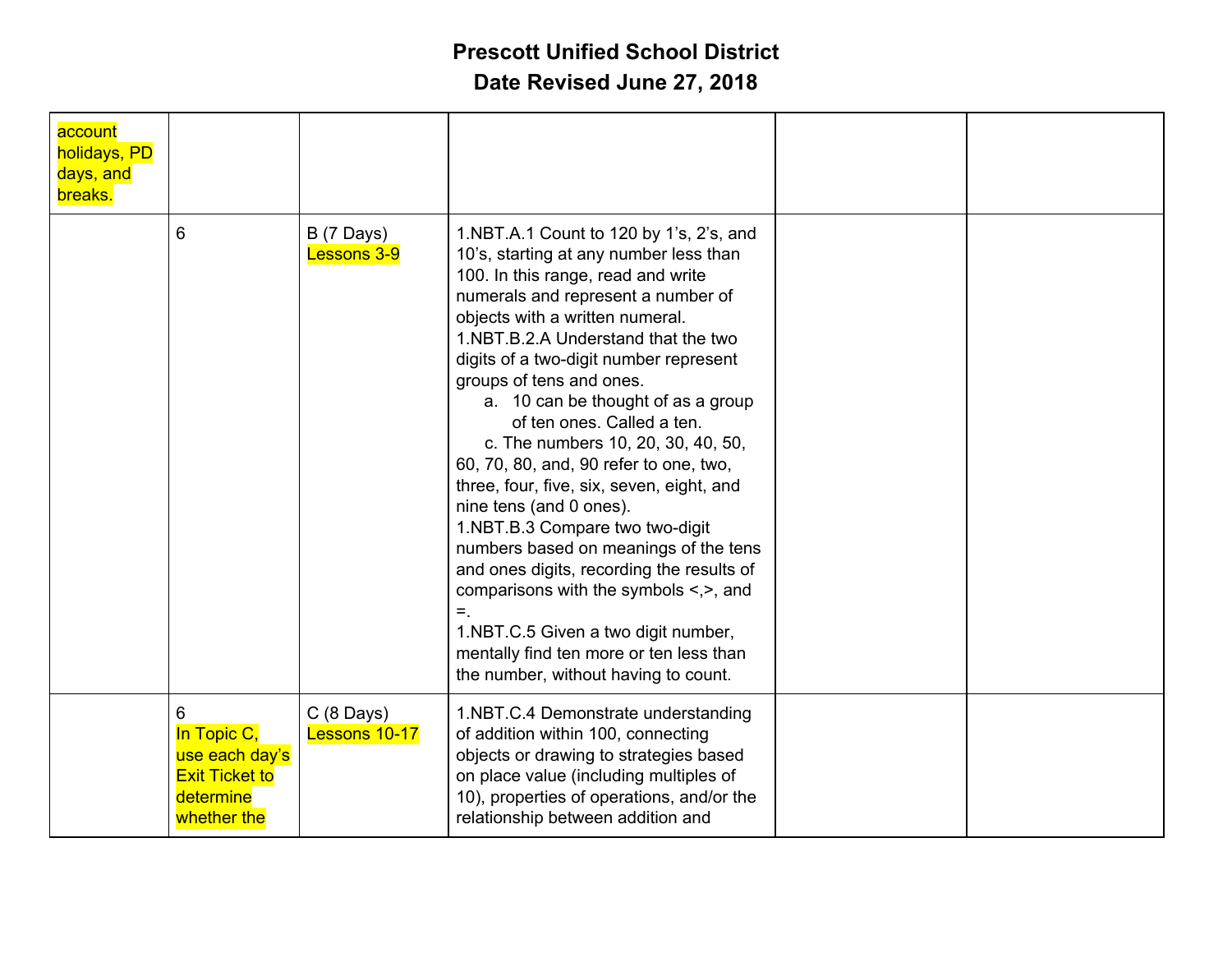| lessons that<br>follow can be<br>omitted or<br>consolidated.                                                                                           |                                      | subtraction. Relate the strategy to a<br>written form.<br>1.NBT.C.6 Subtract multiples of 10 in the<br>range of 10 to 90 (positive or zero<br>differences), using objects or drawings<br>and strategies based on place value,<br>properties of operations, and/or the<br>relationship between addition and<br>subtraction. Relate the strategy to a<br>written form. |                                           |  |
|--------------------------------------------------------------------------------------------------------------------------------------------------------|--------------------------------------|----------------------------------------------------------------------------------------------------------------------------------------------------------------------------------------------------------------------------------------------------------------------------------------------------------------------------------------------------------------------|-------------------------------------------|--|
| 6                                                                                                                                                      | $D(2 \text{ Days})$<br>Lessons 18-19 | 1.NBT.C.4 *                                                                                                                                                                                                                                                                                                                                                          |                                           |  |
| 6                                                                                                                                                      | Mid Module<br>Assessment             | <b>Topics A-D</b>                                                                                                                                                                                                                                                                                                                                                    | <b>Mid Module</b><br><b>Assessment</b>    |  |
| 6<br><b>Topic E might</b><br>be modified,<br>omitted, or<br>embedded<br>throughout the<br>instructional<br>day depending<br>on the state<br>standards. | $E(5 \text{ Days})$<br>Lessons 20-24 | 1.MD.B.3.B Identify coins by name and<br>value (pennies, nickels, dimes, and<br>quarters).                                                                                                                                                                                                                                                                           |                                           |  |
| 6                                                                                                                                                      | $F(3 \text{ Days})$<br>Lessons 25-27 | $1.0A.1*$                                                                                                                                                                                                                                                                                                                                                            |                                           |  |
| 6                                                                                                                                                      | End of Module<br>Assessment          | <b>Topics A-F</b>                                                                                                                                                                                                                                                                                                                                                    | <b>End of Module</b><br><b>Assessment</b> |  |